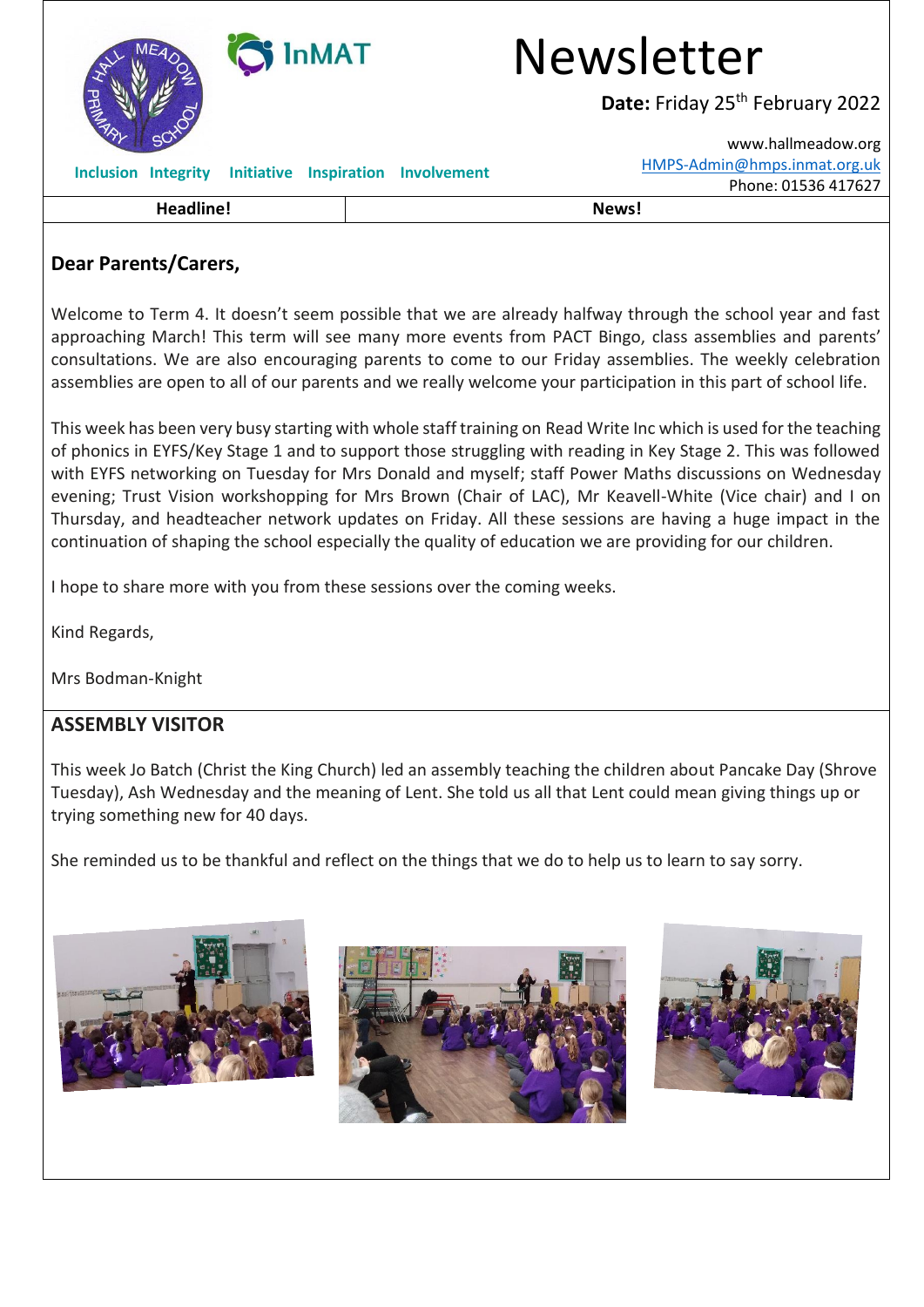#### **BEHAVIOUR**

Your child will be bringing home a survey tonight linked to the development of our new behaviour policy. Your feedback is vitally important to add to that of the children and staff, in helping us all to make our expectations purposeful and appropriate for all our children.

I look forward to reading your responses and sharing these and our new policy over the term.

#### **UNIFORM**

We have noticed some children wearing school shoes which are not appropriate as well as large coloured hair ruffles and bands. Please remember shoes should be plain black and hair accessories should be purple where possible or plain and discrete. Shoulder length hair should always be tied back.

We are noticing that those children with earrings are opting for large earrings and hoops. If earrings are worn, they should be removed on PE days or if your child's ears are freshly pierced, please provide your child with medical tape. Staff cannot remove earrings for your child or cover them with tape. Should children not be able to remove/tape their earrings they will be excluded from the PE lesson for health and safety reasons.

## **COVID**

In line with new guidance, testing kits are becoming increasingly rare. If you suspect your child has COVID please take them for a PCR where possible and follow the advice for a minimum of 5 days isolation. As a school, we still have staff who are testing positive for COVID along with some of our families.



# **WORLD BOOK DAY**

World Book Day is on Thursday 3rd March 2022.

Children are invited to come to school dressed as their favourite book character.

As a whole school we will be celebrating the event by reading a book called 'The Lost Thing' by Shaun Tan and completing a variety of activities based on the book throughout the day. Each class teacher will be planning activities based on the book that are relevant and appropriate to the age of their class.

Additionally, we will be inviting your child to create their favourite book character at home using 'lost things' such as recycling including boxes, packaging, bottles etc. We will then be asking the children to bring their characters into school. We will be running a competition in each class for the best entries: we can't wat to see their creations!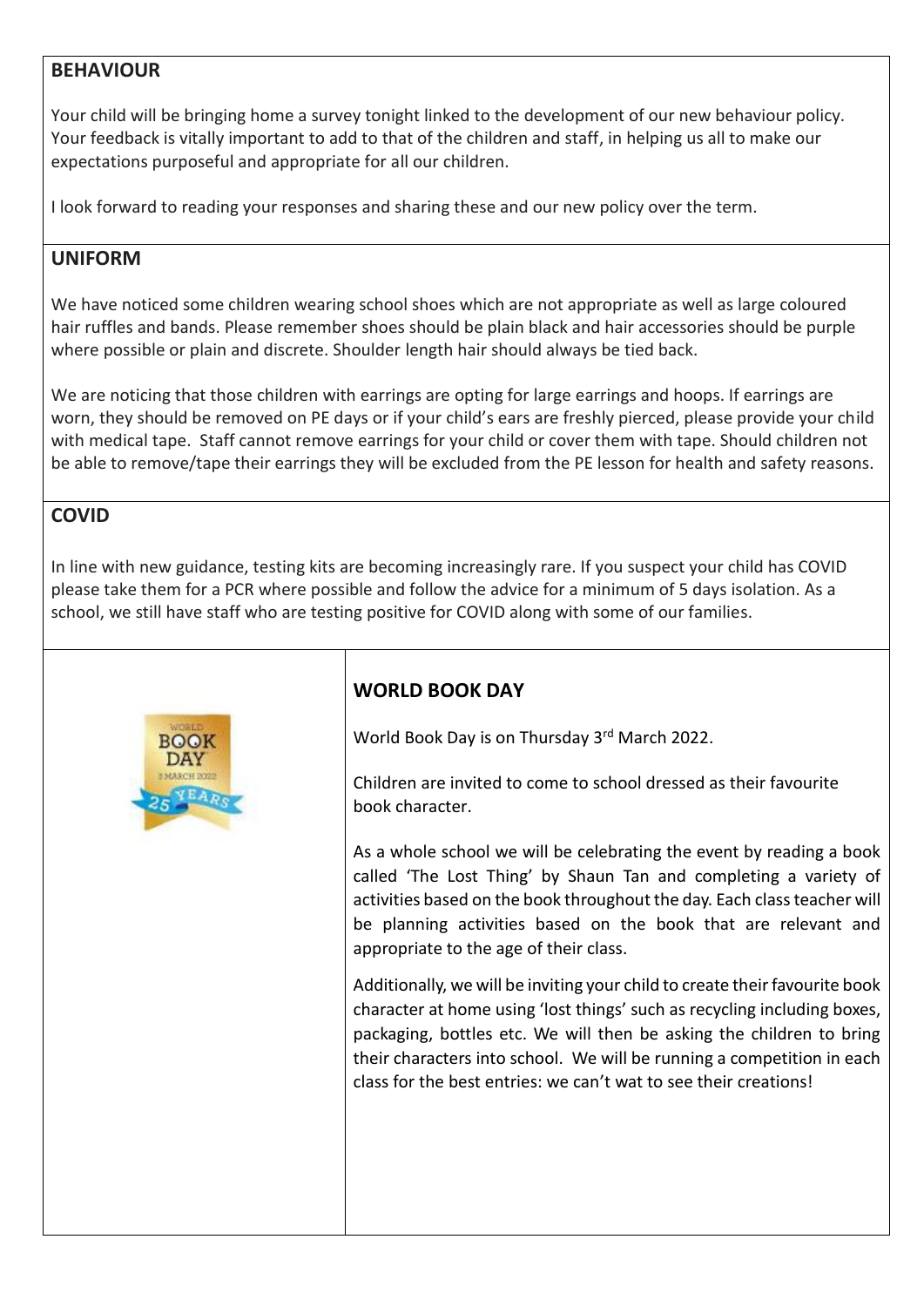|                                 | <b>PACT - TWO'S DAY NEWS</b>                                                                                                                                               |  |
|---------------------------------|----------------------------------------------------------------------------------------------------------------------------------------------------------------------------|--|
|                                 | We have raised a massive £951 in sponsorship money from the Two's<br>day challenge! We are so grateful!                                                                    |  |
|                                 | This money will go towards the Jubilee celebrations.                                                                                                                       |  |
| TWO'S-DAY!                      | All children who participated have received a certificate, and because<br>they have raised such a huge amount of money, we have given each<br>child a chocolate treat too! |  |
| 22,2,22                         | <b>Overall Winners are:</b>                                                                                                                                                |  |
|                                 | <b>Best Fundraising Idea:</b><br>1st place: Adelyn - For working so hard at making many beautiful<br>things for her friends and family.                                    |  |
|                                 | $2nd$ place: Isabelle – For reading an amazing 22 books, with 22<br>different people!                                                                                      |  |
|                                 | Best photo: Addison - For her wonderful 2ps pose, which made us all<br>smile!                                                                                              |  |
|                                 | <b>PACT - SCHOOL LOTTERY</b>                                                                                                                                               |  |
|                                 | A reminder, our first draw takes place on Saturday 2nd April!                                                                                                              |  |
| <b>SCHOOL</b><br><b>LOTTERY</b> | Each ticket costs £1, and all profits go to help raise funds for our<br>school. Draws take place every Saturday at 8pm                                                     |  |
|                                 | Every week there is a local prize. Winners will be notified directly. -<br>You will also have a chance of winning the £25,000 jackpot too!                                 |  |
|                                 | This exciting new initiative is open to everyone, so spread the word<br>to all your friends and family.                                                                    |  |
|                                 | Enter at: https://www.yourschoollottery.co.uk/lottery/school/hall-<br>meadow-primary-school                                                                                |  |
|                                 | Good luck!                                                                                                                                                                 |  |
|                                 | <b>PACT - DATES FOR DIARY:</b>                                                                                                                                             |  |
|                                 | Bingo reminder- Friday 4 <sup>th</sup> March, 6.30pm start.<br>Slips to be returned by Tues 1 <sup>st</sup> March.                                                         |  |
|                                 | Mother's Day reminder<br>Slips to be returned by Wednesday 2 <sup>nd</sup> March                                                                                           |  |
|                                 | Spring Disco - Thurs 31 <sup>st</sup> March. More info to follow!                                                                                                          |  |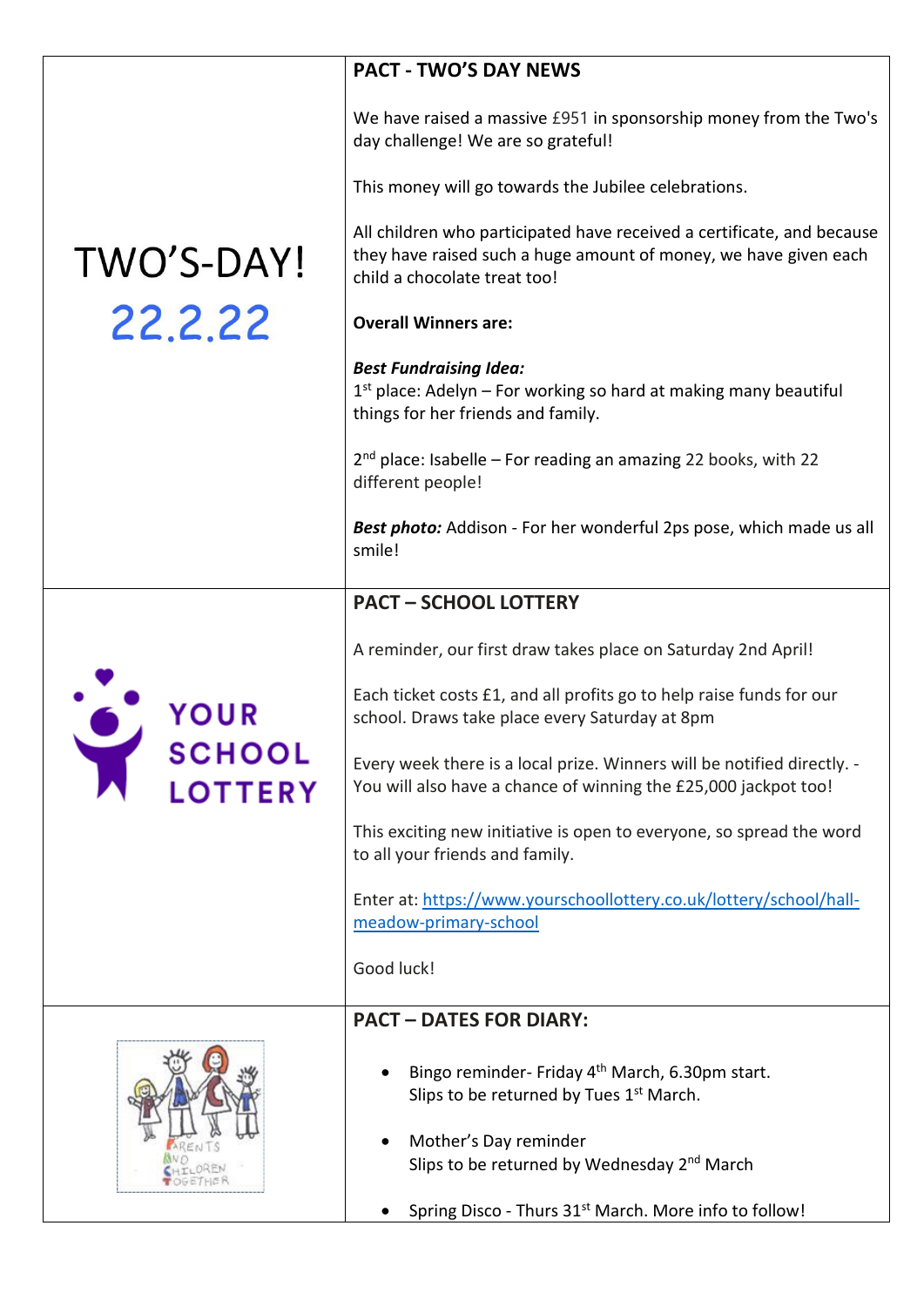